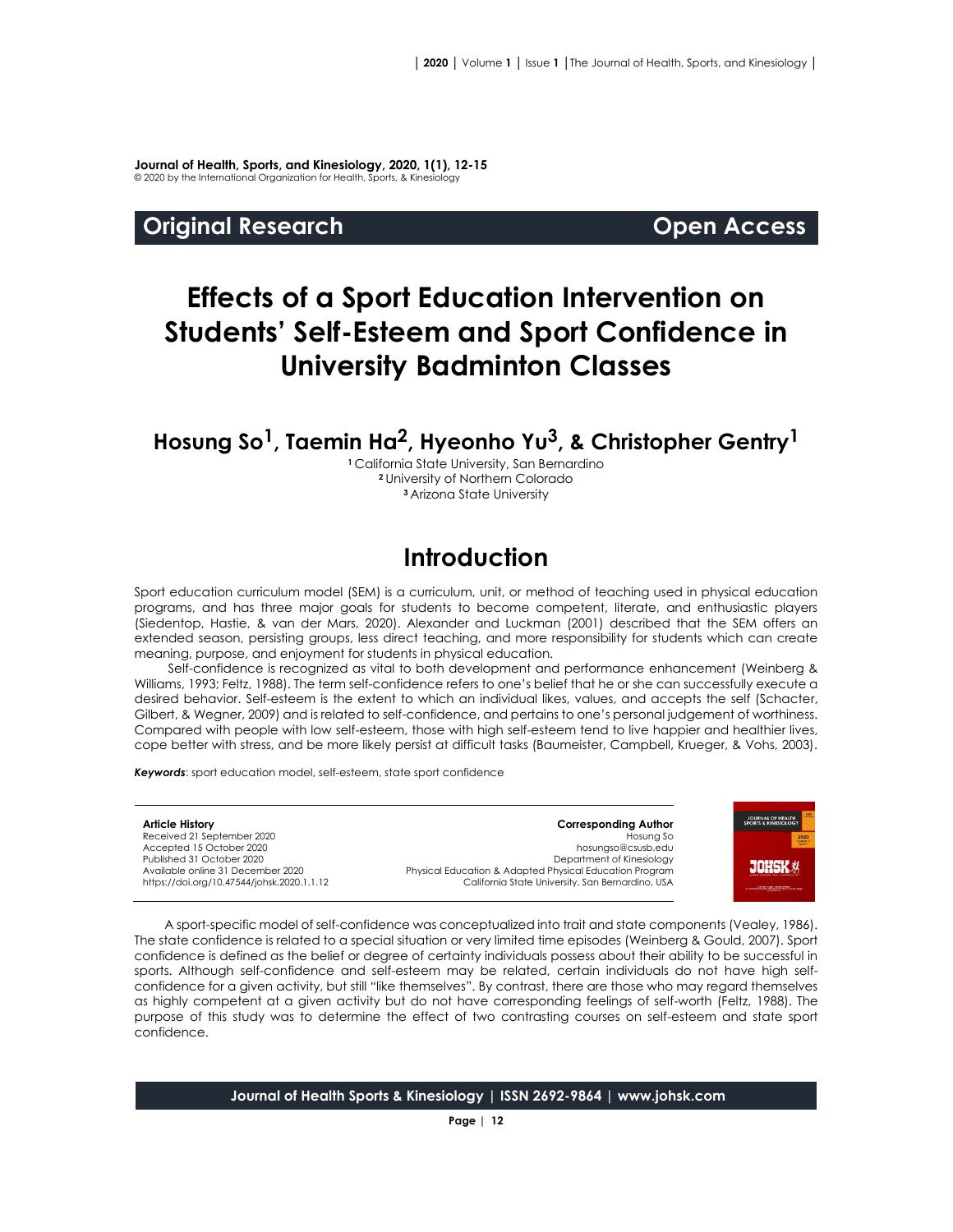## **Methods**

Two intact co-educational badminton classes in a comprehensive university located in Southern California were selected for this study. A total of 49 college students (26 students in a traditional teacher-led class (GE) course and 23 kinesiology students (Pedagogy) in a sport education model course) participated and completed a survey at pre- (1st week) and post-test (10<sup>th</sup> week). The course instructor of the two intact classes had 18 years of teaching experience and a USBA certified coaching license as well as previous experience with SEM in badminton.

The Rosenberg Self-Esteem Scale (RSES; Rosenberg, 1965), consisting of 10 statements related to overall feelings of self-worth or self-acceptance on a 4-point scale (0 to 3) ranging from strongly agree (3) to strongly disagree (0) was used, scores ranging from 0 to 30 and indicating with c*ut-off scores of* 0-15 (low self-esteem), 15- 25 (normal self-esteem), and 25-30 (high self-esteem). The State Sport-Confidence Inventory (SSCI; Vealey, 1986) was used to measure state sport confidence using 13 questions on a 9-point scale (low 1 to high 9), resulting in a possible score range of 13 to 117.

Due to the use of intact classes, the study utilized a nonequivalent control group design (Campbell & Stanley, 1963), signifying the two groups may be nonequivalent prior to intervention. In the experimental condition, the SEM was delivered with a three-phase format: a teacher-directed skill development phase for 4 weeks, a preseason scrimmage phase for 2 weeks, and a formal competition phase 4 weeks. For the traditional style of instruction, the format of every lesson was similar, consisting of a 10-min warm-up followed by a 30-min skill related practice and ending with a 15-min random single or double games.

#### **Results**

Table 1 shows the means and standard deviations in student self-esteem and state sport confidence for the sport education (Pedagogy) and the traditionally taught (GE) groups before and after the intervention. The Box M results indicated that the observed covariance matrices of the dependent variables were equal across groups (2=3.09, *df*=3, *p*=0.40). Repeated-measures ANOVA revealed no significant Group X Time interactions for selfesteem [*F*(1,46)=3.53, *p* >.05,  $\eta$ <sup>2</sup> =.07] and state sport confidence [*F*(1,46)=2.42, *p*>.05,  $\eta$ <sup>2=</sup>.05].

However, both self-esteem and state sport competence showed a significant effect on Time. There was no significant effect of SEM on sport state confidence. Effect Sizes (*d*) on RSES and SSCI were calculated (Cohen, 1992) and found the GE group showed a large effect size (d=.96, p<.001) on the SSCI, whereas the Pedagogical Badminton class showed a moderate Effect Size (*d*=.67, p<.01) on the RSES (*see* Figure 1).

*Table 1. Means and Standard Deviations for Self-Esteem and State Sport Competence Scores at Pre- and Post-Intervention* 

|                                       | GE Class ( $n = 26$ ) |                   | Pedagogy Class $(n = 23)$ |                    |
|---------------------------------------|-----------------------|-------------------|---------------------------|--------------------|
| Measure                               | <b>Pre</b>            | Post              | Pre                       | Post               |
| Rosenberg Self-Esteem Score (0-30)    | $19.54 \pm 4.59$      | $20.15 \pm 4.63$  | $25.27 \pm 4.75$          | $27.27 \pm 4.41$   |
| State Sport Competency Score (13-117) | $68.42 \pm 21.27$     | $87.08 \pm 20.74$ | $95.65 \pm 20.56$         | $104.86 \pm 15.98$ |

Independent sample t-tests revealed no significant differences between two classes on students' self-esteem and state sport competence prior to the intervention. However, independent sample t-tests on self-esteem [*t*(46)=-5.42, *p*<.001] and state sport competency [*t*(46)=-3.31, *p*<.01] at post-test showed significant differences. Paired-sample t-tests also revealed significant mean differences on self-esteem for the SEM class, *t*(21)=-3.14, *p*<.01 and state sport competency for the GE class, *t*(24)=-4.80, *p*<.001.

# **Conclusion & Discussion**

The purpose of the present study was to assess the effectiveness of a sport education curriculum model in improving self-esteem and state sport competency. Students in the sport education group reported significant pre- to postintervention increases in self-esteem, but not in the state sport competence. The results could be interpreted by Vealey's (1986) recommendations that the state sport competence is hypothesized to be positively related to performance orientation primarily focused in general college physical activity class, and negatively related to outcome orientation which is a core element of the SEM. However, self-esteem is positively related to outcome orientation (e.g., feelings of success, accomplishment, belongings, team affiliation, and formal competition).

**Journal of Health Sports & Kinesiology | ISSN 2692-9864 | www.johsk.com**

**Page | 13**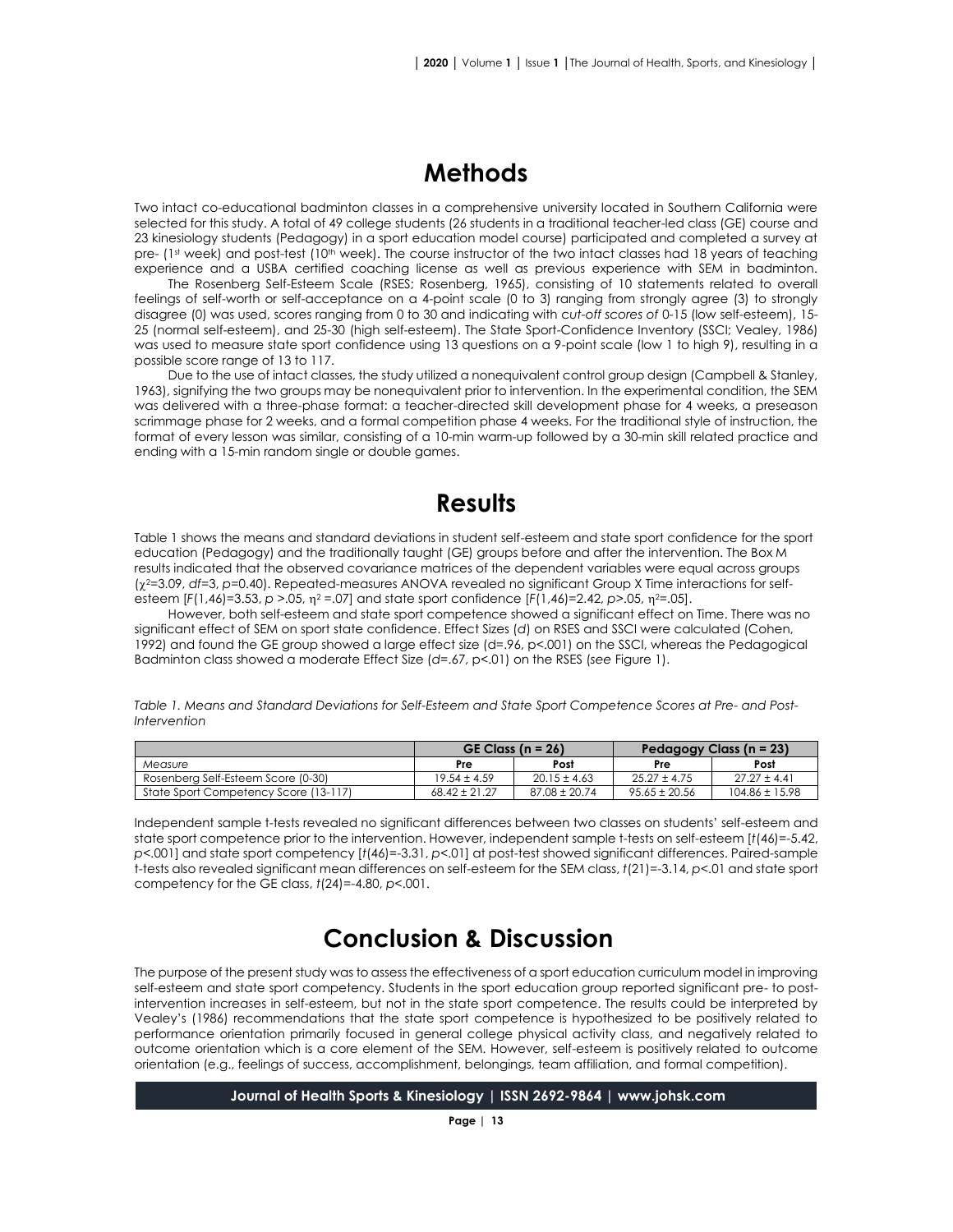

*Figure 1. Scores on Rosenberg Self-Esteem and State Sport Competence at Pre and Post-Intervention in GE and Pedagogy/SEM class*

Similar to Wallhead and Ntoumanis' (2004) study, although a primary goal of sport education is to develop competence in sport (Siedentop, 1994), implementation of the course SEM may indirectly affect the SEM's potential for developing student skill. The lack of significant improvement in the sport education student's state sport competence might be due to the relatively short duration of the intervention and fewer opportunities for students to practice skills in badminton that is easy to play but hard to master. Further research is required to examine the potential effect on student skill development and perceptions of competence in the sport education courses.

### **References**

- Alexamder, K., & Luckman, J. (2001). Australian teachers' perceptions and uses of the sport education curriculum model. *European Physical Education Review, 7*(3), 243-267.
- Baumeister, R. F., Campbell, J. D., Krueger, J. I., & Vohs, K. D. (2003). Does high self-esteem cause better performance, interpersonal success, happiness, or healthier lifestyles? *Psychological Science in the Public Interest, 4,* 1-44.
- Campbell, D. T., & Stanley, J. C. (1963). Experimental and quasi-experimental designs for research. Reprinted from N. L. Gage (Ed.), *Handbook of research on teaching*. Boston: Rand McNally.
- Cohen, J. (1992). A power primer. *Psychological Bulletin, 112*(1), 155-159.
- Feltz, D. L. (1988). Self-confidence and sports performance. *Exercise and Sport Science Review, 16,* 423-457.
- Rosenberg, M. (1965). *Society and the adolescent self-image*. Princeton, NJ: Princeton University Press.
- Schacter, D. L., Gilbert, D. T., & Wegner, D. M. (2009). *Personality*. New York: Worth Publisher.
- Siedentop, D. (1994). *Sport Education: Quality P.E. through positive sport experiences*. Champaign, IL: Human Kinestics.
- Siedentop, D., Hastie, P., & van der Mars, H. (2020). *Complete guide to sport education (3rd ed.)*. Champaign, IL: Human Kinetics.
- Vealey, R. S. (1986). Conceptualization of sport confidence and competitive orientation: Preliminary investigation and instrument development. *Journal of Sport Psychology, 8,* 221-246.
- Wallhead, T., & Ntoumanis, N. (2004). Effects of a sport education intervention on students' motivational responses in physical education. *Journal of Teaching in Physical Education, 23,* 4-18.